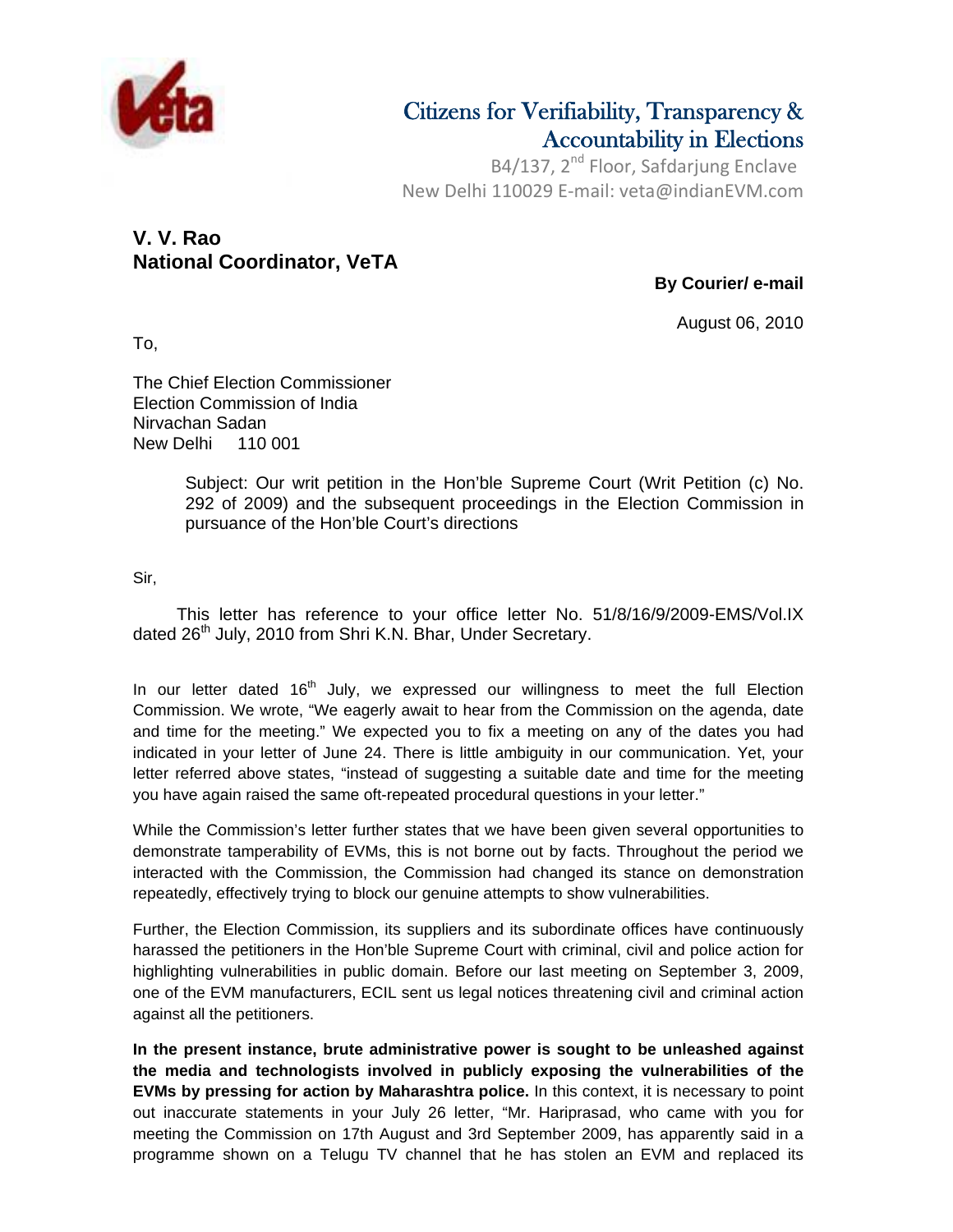components, thereby creating a fake EVM. You were yourself seen sitting with Mr. Hariprasad on that TV show where he made this statement." This statement (rather a creative interpretation) attributed to Mr. Hari Prasad (a hactivist with noble intentions evident from his public disclosures of EVM vulnerabilities) is absolutely false, mischievous, misleading and aimed at tarnishing reputation of serious researchers including some respected academicians from the University of Michigan, U.S. who also participated in the collaborative research study to highlight vulnerabilities of Indian EVMs.

The research paper available at www.indiaEVM.org prepared by these researchers is a public document meant for public education and electoral reform. It has been adjudged as one of the best researches on electronic voting in the world and will shortly be presented at prestigious international conferences. It does not befit a public body such as the Election Commission of India to make wild allegations of theft against serious researchers and civil society activists.

**We hope the ECI would resist such temptation on its part to shoot the messengers who are merely doing their job as citizens interested in clean, fair elections free from all possibilities of fraud**. In fact, all our efforts - post-application of PIL in the Hon'ble Supreme Court - have been consistent and in public interest. Unfortunately, the ECI has changed its stance repeatedly with a view to derail any serious examination of the vulnerabilities of the Indian EVMs.

The researchers including Mr. Hari Prasad, Alex Halderman and Rop Gonggrijp had categorically stated in their internationally acclaimed research paper and in press statements that the real EVM used for demonstration was made available by an anonymous official for research purposes. These researchers have done a public service by publicly exposing the vulnerabilities of EVMs.

### **Tamperability Demonstration**

From the unscientific, irrational and constantly shifting conditions imposed by you on tamperability demonstration – the latest absurdity being denial of permission to open the EVM for vulnerability demonstration – it is evident that the Commission does not want a genuine demonstration of the EVMs. This is perhaps unnecessary also as the tamperability of EVMs has been demonstrated and placed in public domain by researchers for over two months.

Though the Commission continues to protest that the tamperability demonstrated is not acceptable, the whole world and the international community have not only accepted it but have appreciated it widely.

### **Administrative Safeguards**

Regarding your formulation under point 2 in your letter, "….EVMs cannot be seen in isolation. Security of any voting system depends as much on administrative safeguards as on technical safeguards", we are not in agreement with the Commission. Excessive reliance on administrative safeguards while adopting a "non-transparent", "black box like" Direct-recording electronic voting system is dangerous and seriously compromises the integrity of electronic voting.

We are prepared to apprise the Commission of the dangers involved in excessively relying on administrative safeguards and the ubiquitous threat of insider fraud particularly from EVM manufacturers, their suppliers, authorized technicians etc. etc. over whom the ECI has no direct control or superintendent authority. It is surprising that the ECI does not recognize and appreciate this "insider" threat.